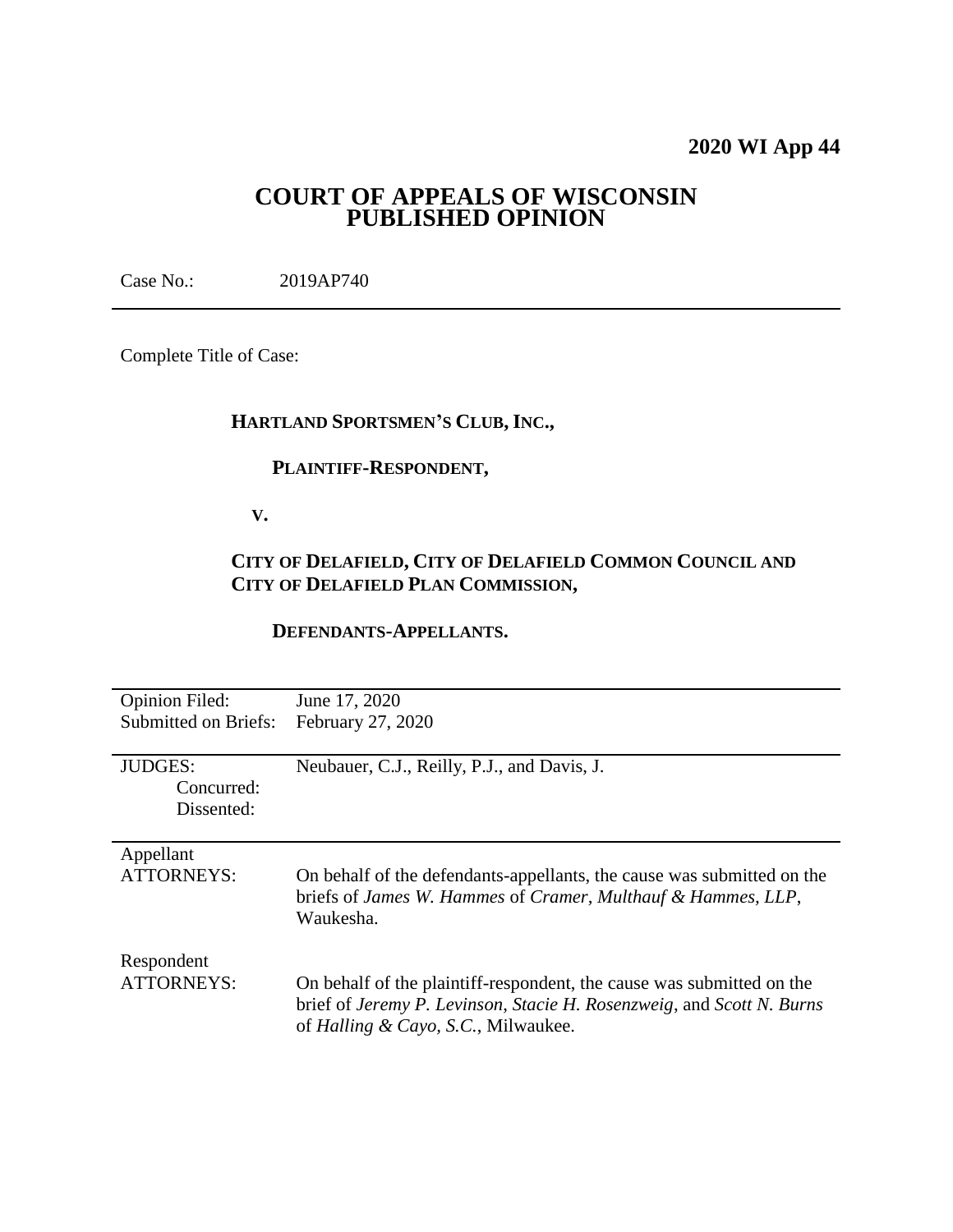# **2020 WI App 44**

# **COURT OF APPEALS DECISION DATED AND FILED**

### **June 17, 2020**

**Sheila T. Reiff Clerk of Court of Appeals**

### **NOTICE**

**This opinion is subject to further editing. If published, the official version will appear in the bound volume of the Official Reports.** 

**A party may file with the Supreme Court a petition to review an adverse decision by the Court of Appeals.** *See* **WIS. STAT. § 808.10 and RULE 809.62.** 

**Appeal No. 2019AP740 Cir. Ct. No. 2018CV813**

## **STATE OF WISCONSIN IN COURT OF APPEALS**

### **HARTLAND SPORTSMEN'S CLUB, INC.,**

### **PLAINTIFF-RESPONDENT,**

 **V.**

**CITY OF DELAFIELD, CITY OF DELAFIELD COMMON COUNCIL AND CITY OF DELAFIELD PLAN COMMISSION,**

 **DEFENDANTS-APPELLANTS.**

APPEAL from an order of the circuit court for Waukesha County: MICHAEL O. BOHREN, Judge. *Affirmed*.

Before Neubauer, C.J., Reilly, P.J., and Davis, J.

¶1 NEUBAUER, C.J. The City of Delafield, the City of Delafield Common Council, and the City of Delafield Plan Commission (collectively, the City) appeal from an order granting the motion of Hartland Sportsmen's Club, Inc.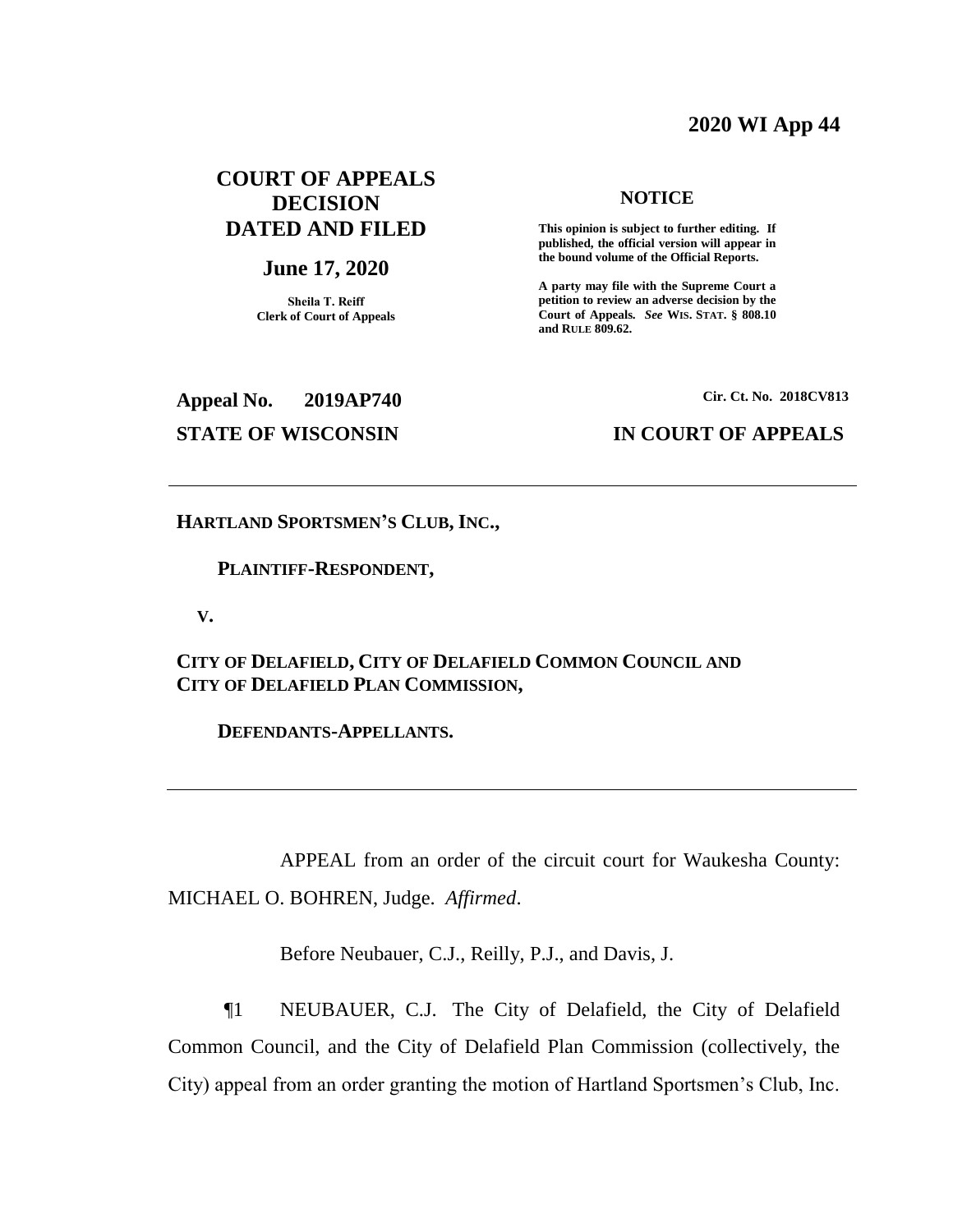(HSC) for a writ of mandamus ordering the City to issue HSC's conditional use permit (CUP) based on HSC's 2011 application and under applicable law to operate a sport shooting range. The City contends the circuit court erred in determining that prior court decisions set forth a plain legal duty to issue the CUP. We disagree and affirm.

### **BACKGROUND**

¶2 The sport shooting range has a long history dating back to 1948, largely described in a prior appeal, *Hartland Sportsmen's Club, Inc. v. City of Delafield* (*HSC I*), No. 2016AP666 (WI App Aug. 30, 2017), *review denied*, 2018 WI 20, 380 Wis. 2d 106, 909 N.W.2d 175. At issue is the import of our decision in that appeal affirming the circuit court's certiorari order under applicable certiorari law.

¶3 The circuit court found that the City's 2013 denial of HSC's 2011 application for a CUP was arbitrary and capricious, reflecting its will and not its judgment, and thus was invalid. As we recounted in *HSC I*, the circuit court found:

> The City … changed its analysis and standards, creating new standards and requirements. For example, the City insisted on DOE standards for military shooting ranges and misinterpreted the NRA Range Sourcebook. At every stage of the application, HSC responded proactively, presenting engineering plans, NRA and other experts, agreeing to no blue sky protocol and even to fencing. HSC showed that its shooting range enhanced the surrounding property value. But the City ignored "all of the additional, costly and allinclusive safety proposals" and chose to focus on a single, stray bullet [in 2010].

> The court noted that while it could not substitute its judgment for that of the City, the City had not set forth its decision, either in writing or orally. The City simply made no findings. This was another basis, the court said, upon which to rule the City's decision invalid. In short, the City's decision to deny the CUP was arbitrary and capricious, not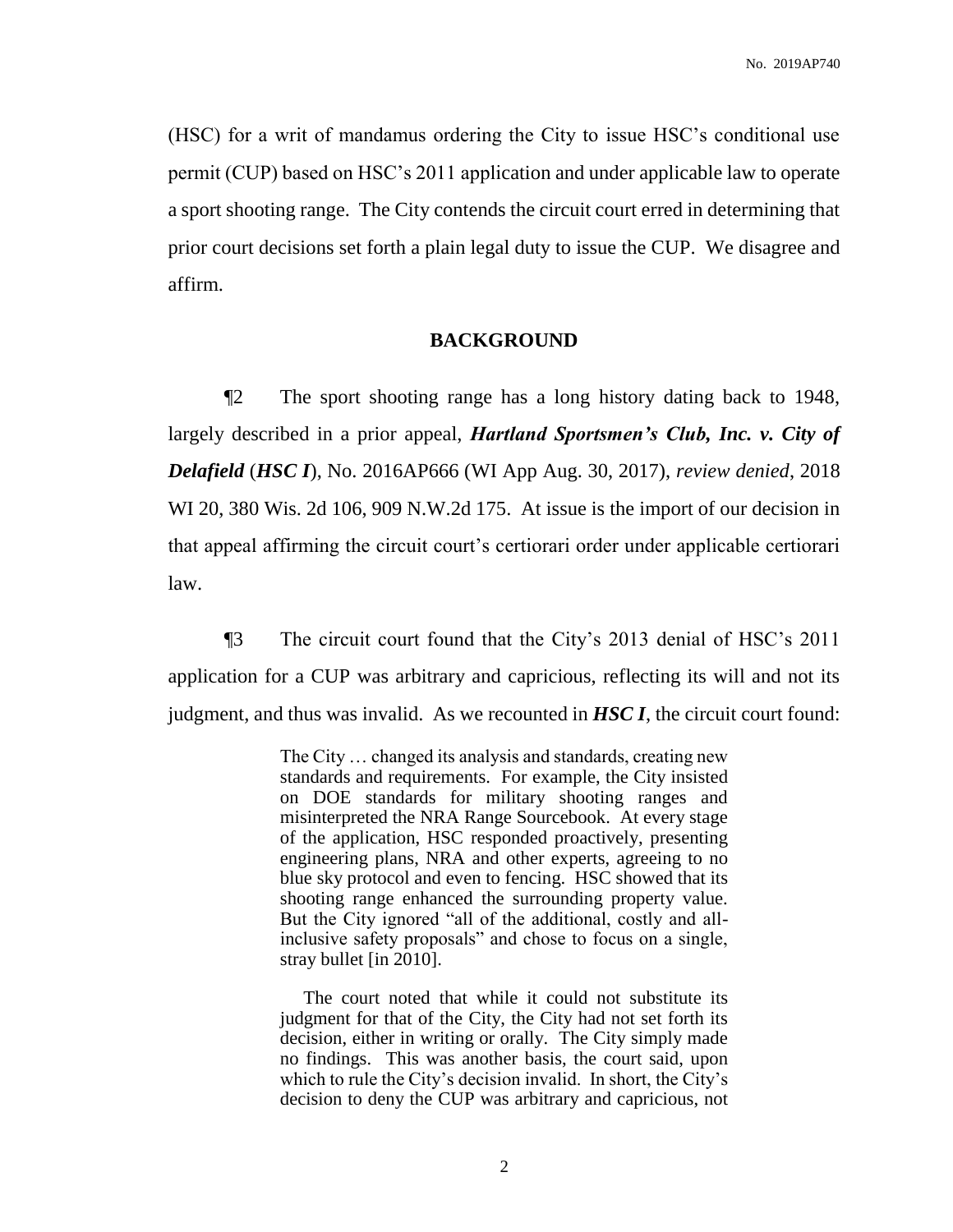supported by the record, without explanation, and reflected the will of the City, not its judgment.

*HSC I*, No. 2016AP666, ¶¶29-30. The circuit court granted HSC's motion for certiorari relief. That motion included a request that it be able to "implement[] its proposal and resum[e] operations of its ranges." (Alterations in original.)

¶4 In the prior appeal, we noted that the certiorari review involved "whether [the municipality's] action was arbitrary, oppressive, or unreasonable and represented its will and not its judgment." *HSC I*, No. 2016AP666, ¶50 (alteration in original) (quoting *Ottman v. Town of Primrose*, 2011 WI 18, ¶35, 332 Wis. 2d 3, 796 N.W.2d  $411$ ).<sup>1</sup>

## ¶5 We affirmed the circuit court's decision on this ground, explaining:

 The City's denial was based on safety concerns, but it never articulated what exactly in HSC's application it found did not satisfy its concerns. Since there is no explanation for the City's denial, we assume that it was concerned that a bullet might leave the property, as it had when a pregnant woman was grazed with a bullet on April 29, 2010. HSC took steps to make it impossible for a bullet to leave the range, implementing, among other things, no blue sky technology, NRA guidelines, and a revamped range officer program. These recommendations, particularly implementing no blue sky technology and following NRA guidelines, were suggested by Dupler, the city planner, and HSC proceeded on these recommendations for over two years until Dupler said that they were not sufficient.

 After years of planning, *in which HSC undisputedly responded to each of the City's stated requirements*, Dupler

 $<sup>1</sup>$  In an appeal from an order on certiorari, we review the actions of the municipality, not</sup> the circuit court. *See State ex rel. Anderson v. Town of Newbold*, 2019 WI App 59, ¶7, 389 Wis. 2d 309, 935 N.W.2d 856. Under common law certiorari, the court's review is limited to the following: (1) whether the municipality kept within its jurisdiction; (2) whether it proceeded on a correct theory of law; (3) whether its action was arbitrary, oppressive, or unreasonable and represented its will and not its judgment; and (4) whether the evidence was such that it might reasonably make the order or determination in question. *Ottman v. Town of Primrose*, 2011 WI 18, ¶35, 332 Wis. 2d 3, 796 N.W.2d 411.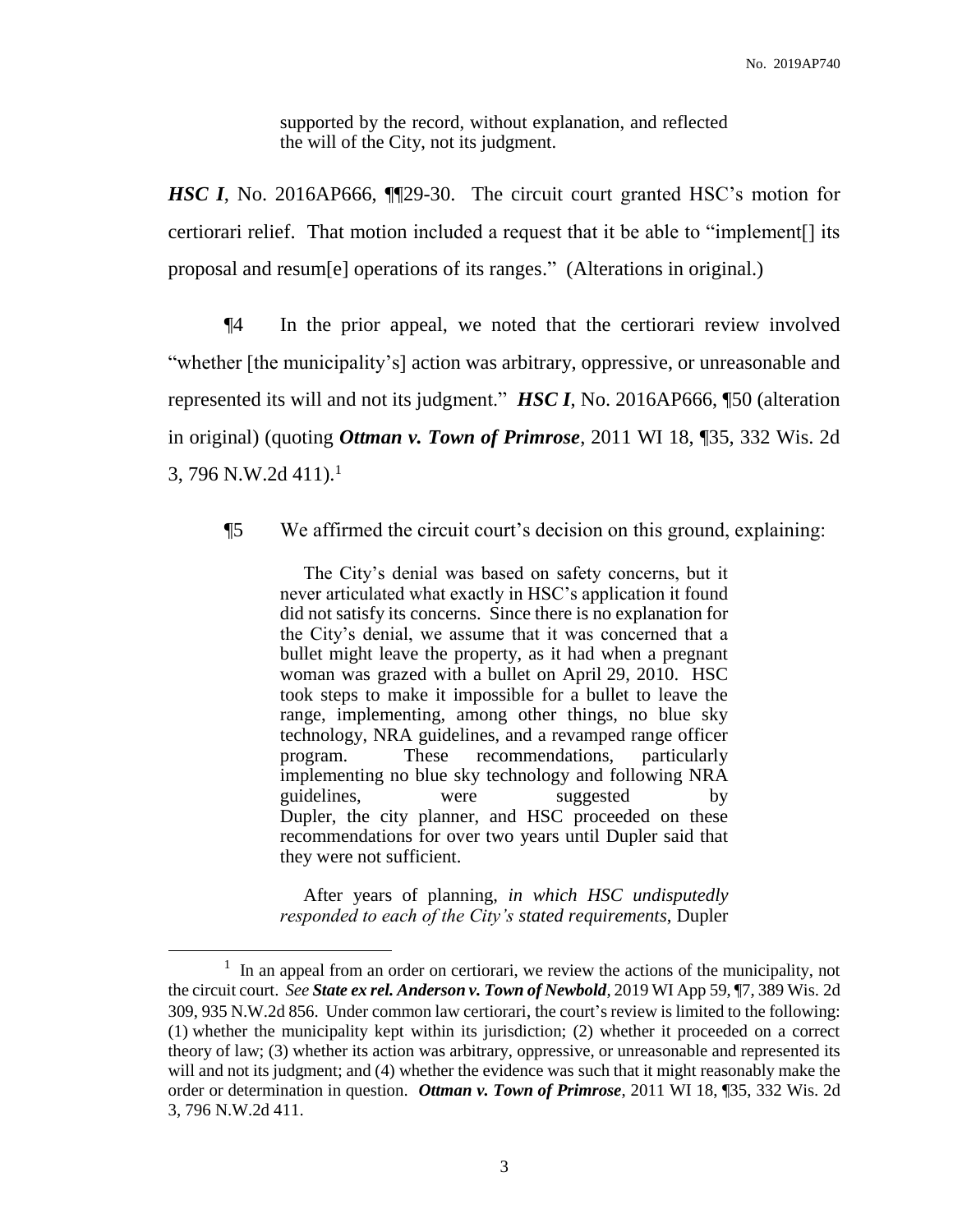then recommended to the Plan Commission that, until HSC complied with the NRA Range Sourcebook or DOE security criteria, the Plan Commission deny the CUP application. Dupler provided no explanation for why his prior recommendations were "not fully sufficient to ensure public safety." Subsequently, HSC explained to the Plan Commission that the NRA Range Sourcebook was merely suggested practices, not standards, and that the failure to follow any of those suggestions did not imply that a range was being operated negligently. HSC also explained that the DOE criteria applied to "security force and quasi-military training" for DOE facilities, which did not apply to a sport shooting range. *The City had no response to these explanations*.

 As HSC persuasively argues, the City "imposed everchanging standards, issued new demands when the previous demands were met, and failed to make any findings of fact other than 'no.'" Indeed, even now on appeal, the City, instead of offering us any facts whatsoever, i.e., some "rational basis" upon which to conclude that its decision was not "arbitrary," gives us its feelings, i.e., that it "did not *feel* the design provided adequate safety." Feelings are no substitute for reason, and reason is what we seek. Since the City gives us no rational basis upon which to conclude that its decision was not arbitrary, we can only conclude that its decision was so.

*HSC I*, No. 2016AP666, ¶¶52-54 (first and second emphasis added; citation omitted). We held that the circuit court "correctly invalidated the City's denial of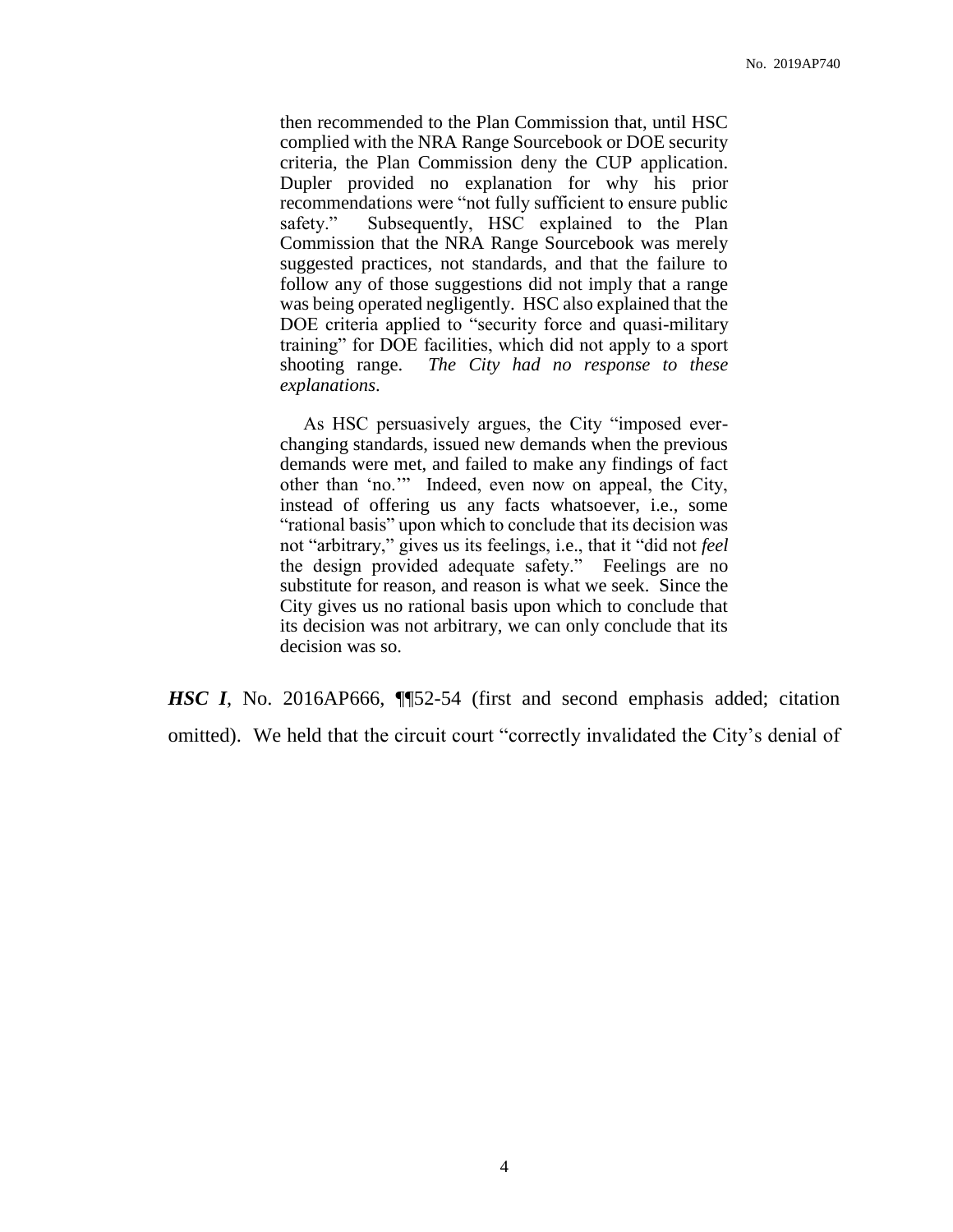HSC's CUP application," because the denial was arbitrary and capricious. *Id.*, ¶55.<sup>2</sup> We also stated: "[T]he application is clearly the basis for the City to provide a CUP pursuant to the applicable ordinances." *Id.*, ¶54 n.11. As HSC correctly argues, both courts found that the record did not support denial, as it was undisputed that HSC had established that its application met each of the City's requirements and stated concerns. 3

¶6 HSC did not request, and the circuit court did not, remand to the municipality for further proceedings, and neither did we. The supreme court denied review.

¶7 Subsequently, rather than issuing the CUP based on the 2011 application, the City reconsidered, holding new hearings, taking new evidence, issuing new findings, and denying the CUP.

<sup>&</sup>lt;sup>2</sup> We modified the circuit court's order as to another basis for its decision—that a CUP granted in 1997 was improperly revoked in 2010—which we rejected. *HSC I*, No. 2016AP666 at ¶¶1, 34, 42-43, 55. Contrary to the fundamental mischaracterization of our decision by the City, we held that WIS. STAT. § 895.527(5) (2009-10), known as the Range Protection Act (Act), *HSC I*, No. 2016AP666, ¶27 n.4, does not prevent the City from enforcing city zoning codes and ordinances, *other than* those relating to the discharge of firearms and noise, *id.*, ¶41. The statute did not preempt all regulatory oversight. Thus, we rejected the circuit court's conclusion that the 2010 revocation was precluded by the Act as void from the inception. *Id.*, ¶42. However, we also found that HSC failed to timely appeal the revocation. *Id.*, ¶43. Consequently, we rejected the circuit court's conclusion that the revocation was "void," such that the range could continue to operate as it had in 2010 regardless of the 2013 CUP denial, but we ultimately found the 2010 CUP revocation stood. These decisions leading to modification of the circuit court's order based on the 2010 revocation are not at issue here. All references to the Wisconsin Statutes are to the 2017-18 version unless otherwise noted.

<sup>&</sup>lt;sup>3</sup> The City's attempt to minimize the basis for both courts' decisions by characterizing them as simply finding the explanations inadequate largely ignores the thorough analysis detailing the absence of a factual basis for the City's decision.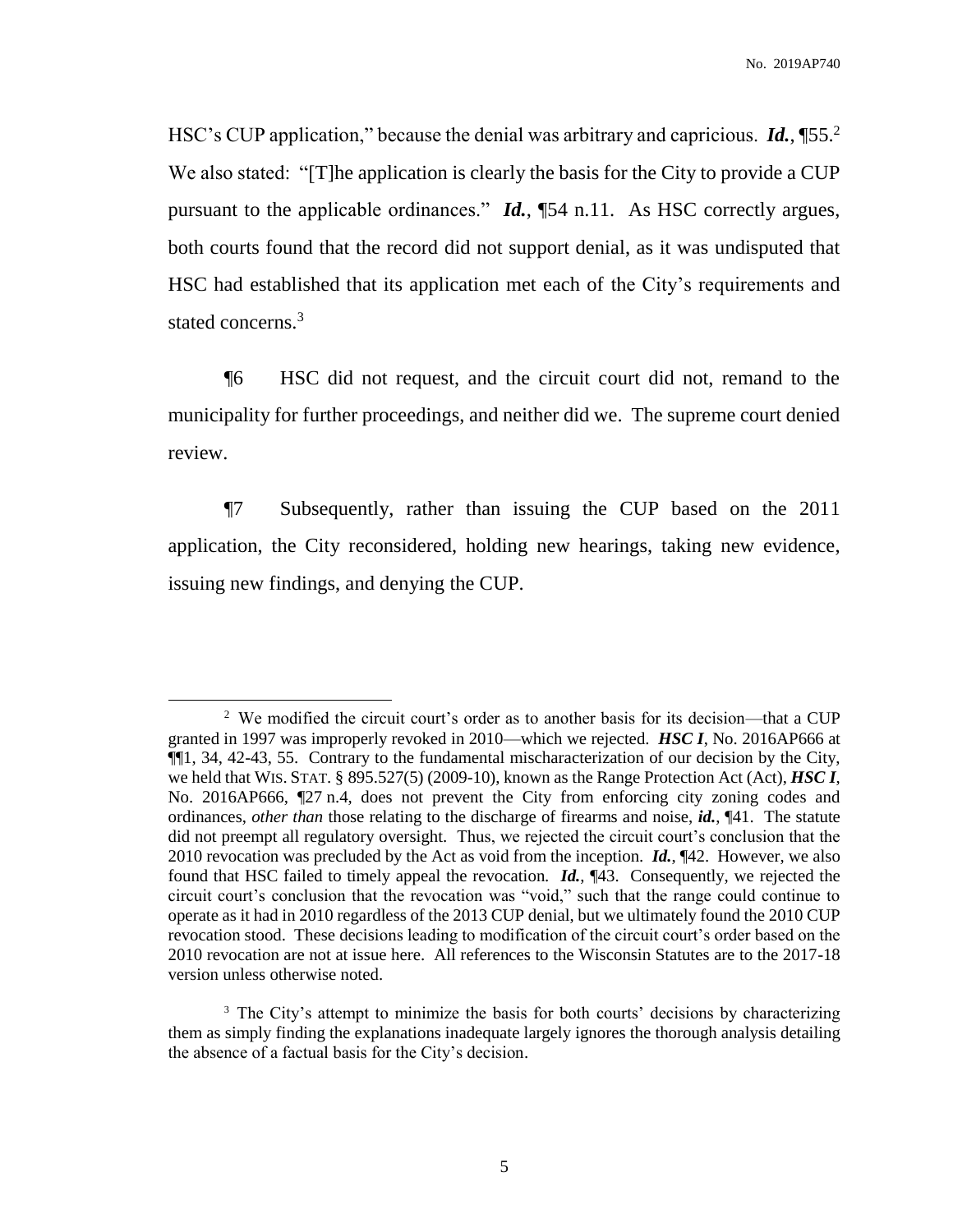¶8 HSC then brought a new action for a writ of mandamus, arguing that the prior court rulings required the City to issue the CUP based on HSC's application. The circuit court agreed with HSC and directed the City to issue a CUP based on the 2011 application, "pursuant to applicable statutes, ordinances and law, including the circuit court and court appeals [prior] rulings." The City appeals.<sup>4</sup>

## **DISCUSSION**

### *Standard of Review and Applicable Law of Mandamus*

¶9 This appeal involves our review of the circuit court's grant of a writ of mandamus. We will uphold a circuit court's grant or denial of a writ of mandamus unless the circuit court erroneously exercised its discretion. *Lake Bluff Hous. Partners v. City of S. Milwaukee*, 197 Wis. 2d 157, 170, 540 N.W.2d 189 (1995). A circuit court's "discretion in issuing a writ of mandamus is erroneously exercised if based on an erroneous understanding of the law." *[Id.](https://1.next.westlaw.com/Link/Document/FullText?findType=Y&serNum=1995233330&pubNum=0000824&originatingDoc=I19300ce05a7e11ea851bfabee22f40c8&refType=RP&fi=co_pp_sp_824_170&originationContext=document&transitionType=DocumentItem&contextData=(sc.CustomDigest)#co_pp_sp_824_170)* (citing *State ex rel. Althouse v. City of Madison*, 79 Wis. 2d 97, 106, 255 N.W.2d 449 (1977)). We apply de novo review to the interpretation of a prior order of judgment, including here. *See Schultz v. Schultz*, 194 Wis. 2d 799, 805-06, 535 N.W.2d 116 (Ct. App. 1995); *LeMere v. LeMere*, 2003 WI 67, ¶14, 262 Wis. 2d 426, 663 N.W.2d 789 (we decide any questions of law which may arise during our review of an exercise of discretion independently of the circuit court).

¶10 The writ "may be used to compel public officers 'to perform duties arising out of their office and presently due to be performed.'" *Pasko v. City of Milwaukee*, 2002 WI 33, ¶24, 252 Wis. 2d 1, 643 N.W.2d 72 (citations omitted).

<sup>&</sup>lt;sup>4</sup> Neither party raises an objection to the scope of the mandamus order, which requires compliance with applicable statutes and ordinances.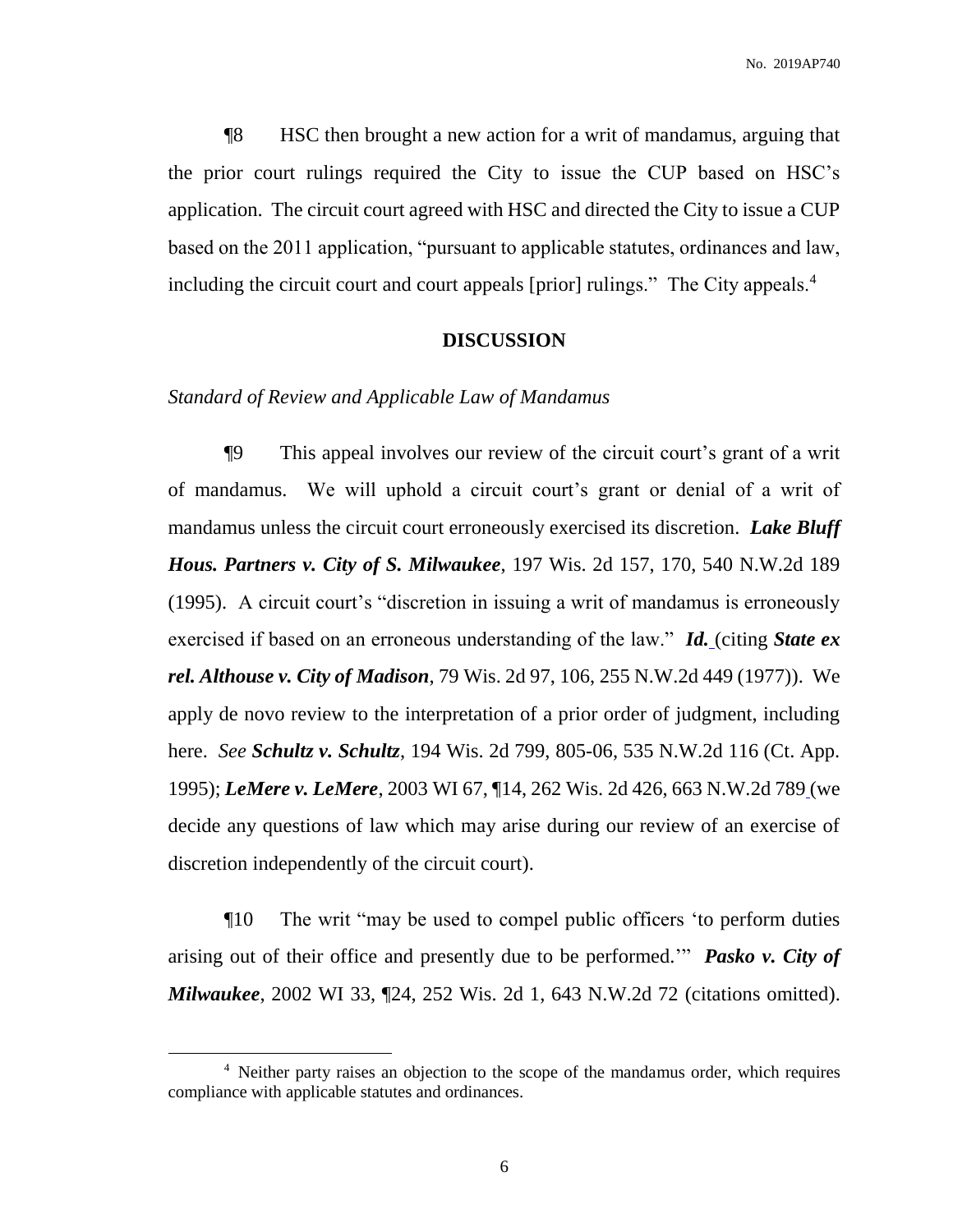Mandamus relief is warranted when these prerequisites are present: "(1) a clear legal right; (2) a positive and plain duty; (3) substantial damages; and (4) no other adequate remedy at law." *Law Enf't Standards Bd. v. Village of Lyndon Station*, 101 Wis. 2d 472, 494, 305 N.W.2d 89 (1981).

### *The Circuit Court Did Not Err in Granting Mandamus*

¶11 The City contends the prior decisions permit further hearings and reconsideration of the 2011 CUP application. HSC contends that, because supplementing the record on remand from the certiorari court would not be permitted here, the circuit court's reversal, which we affirmed, requires the City to issue the CUP pursuant to the 2011 application. The circuit court agreed with HSC, as do we.

¶12 The purpose of certiorari judicial review of municipal and administrative decisions is to ensure procedural due process. *Guerrero v. City of Kenosha Hous. Auth.*, 2011 WI App 138, ¶8, 337 Wis. 2d 484, 805 N.W.2d 127. After review, a certiorari court has three options—affirm, reverse, or remand for further proceedings consistent with the court's decision. *Id***.**; *see also* WIS. STAT. § 68.13(1) ("The court may affirm or reverse the final determination, or remand to the decision maker for further proceedings consistent with the court's decision.").

¶13 Both parties point to *Guerrero*, and we agree that it sets forth the case law and four guiding principles at issue here.

¶14 Remand to the municipality or administrative tribunal for further hearings is appropriate where (1) the defect in the proceedings is one that can be cured, but (2) supplementation of the record *by the government decision maker* with new evidence or to assert new grounds is not permitted. *Guerrero*, 337 Wis. 2d

7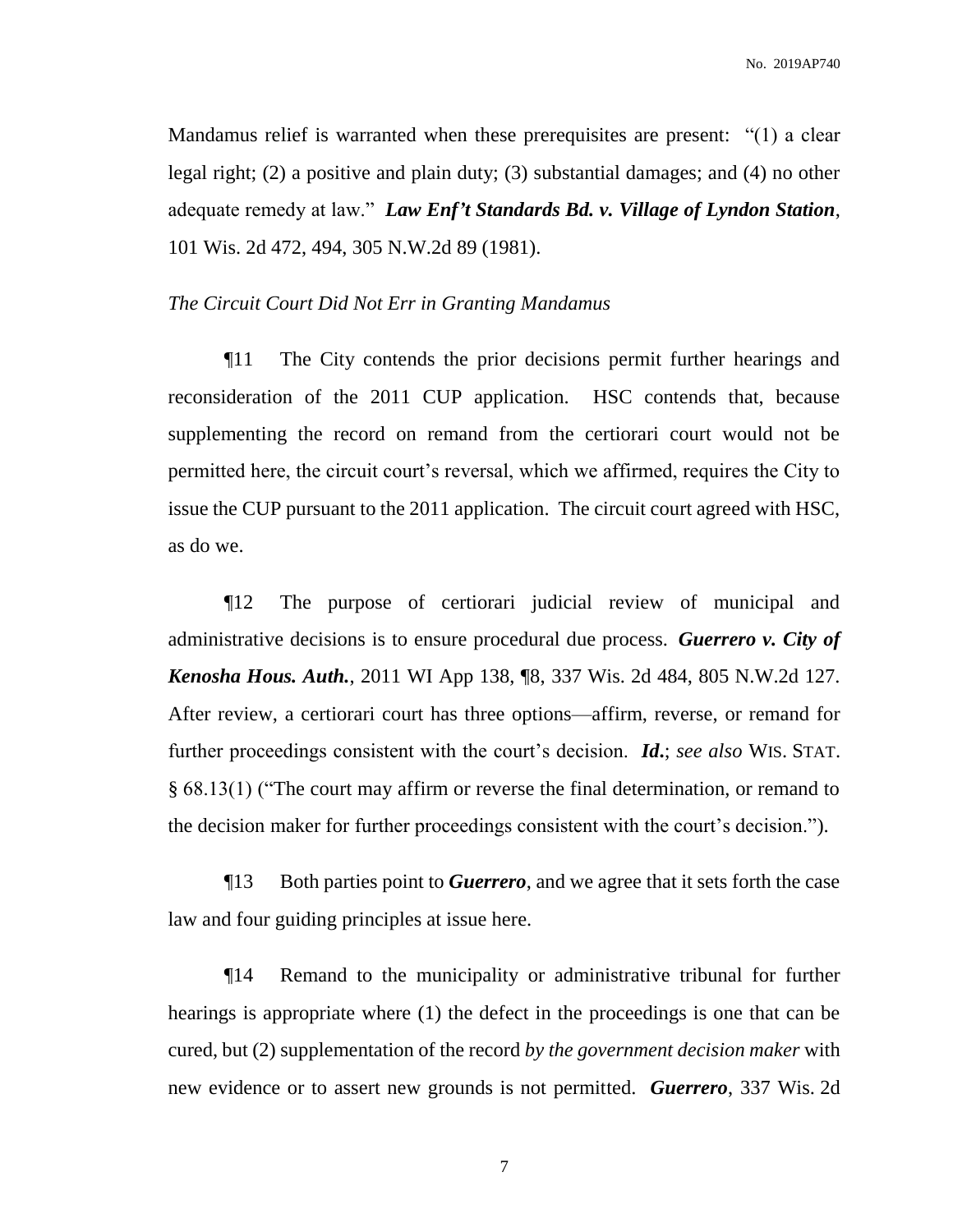484, ¶12 & n.5 (citing *Snajder v. State*, 74 Wis. [2d 303, 312-13, 246 N.W.2d 665](http://www.westlaw.com/Link/Document/FullText?findType=Y&serNum=1976132570&pubNum=595&originatingDoc=Ica147d45e44d11e0a06efc94fb34cdeb&refType=RP&originationContext=document&vr=3.0&rs=cblt1.0&transitionType=DocumentItem&contextData=(sc.Search))  [\(1976\)\)](http://www.westlaw.com/Link/Document/FullText?findType=Y&serNum=1976132570&pubNum=595&originatingDoc=Ica147d45e44d11e0a06efc94fb34cdeb&refType=RP&originationContext=document&vr=3.0&rs=cblt1.0&transitionType=DocumentItem&contextData=(sc.Search)). Consequently, (3) "[o]utright reversal is appropriate when the due process violation cannot be cured on remand," which includes cases in which the evidence failed to support the government's decision. *Guerrero*, 337 Wis. 2d 484, ¶12 n.5.

¶15 Our decision in *Guerrero*, and the cases it cites, illustrate these principles. In *Guerrero*, a public housing authority's termination of a subsidy denied the tenant due process because the notice failed to provide any information regarding the time period of the tenant's alleged violation and what evidence supported the housing authority's assertions. *Id.*, ¶4. Because the defective notice undermined the tenant's ability to challenge the termination, reversal and remand for a new hearing were necessary to correct the due process violation. *Id.*, ¶12 & n.5. We denied Guerrero's request for "outright reversal," i.e., reinstatement, because a new hearing with a constitutionally sufficient notice could cure the due process violation. *Id.*, ¶12 n.5.

¶16 As noted above, on remand, the housing authority was not permitted to supplement the record with new evidence or grounds. *Id.* Affording a government decision maker a "second kick at the cat" on remand by supplementing the record with new evidence or new allegations violates the standards of due process and fair play. *State ex rel. Gibson v. DHSS*, 86 Wis. 2d 345, 353, 272 N.W.2d 395 (Ct. App. 1978) ("A remand which allows the department a second shot at establishing grounds for revocation violates the standards of due process and fair play[.]"). As the court in *Gibson* explained, the government decision maker's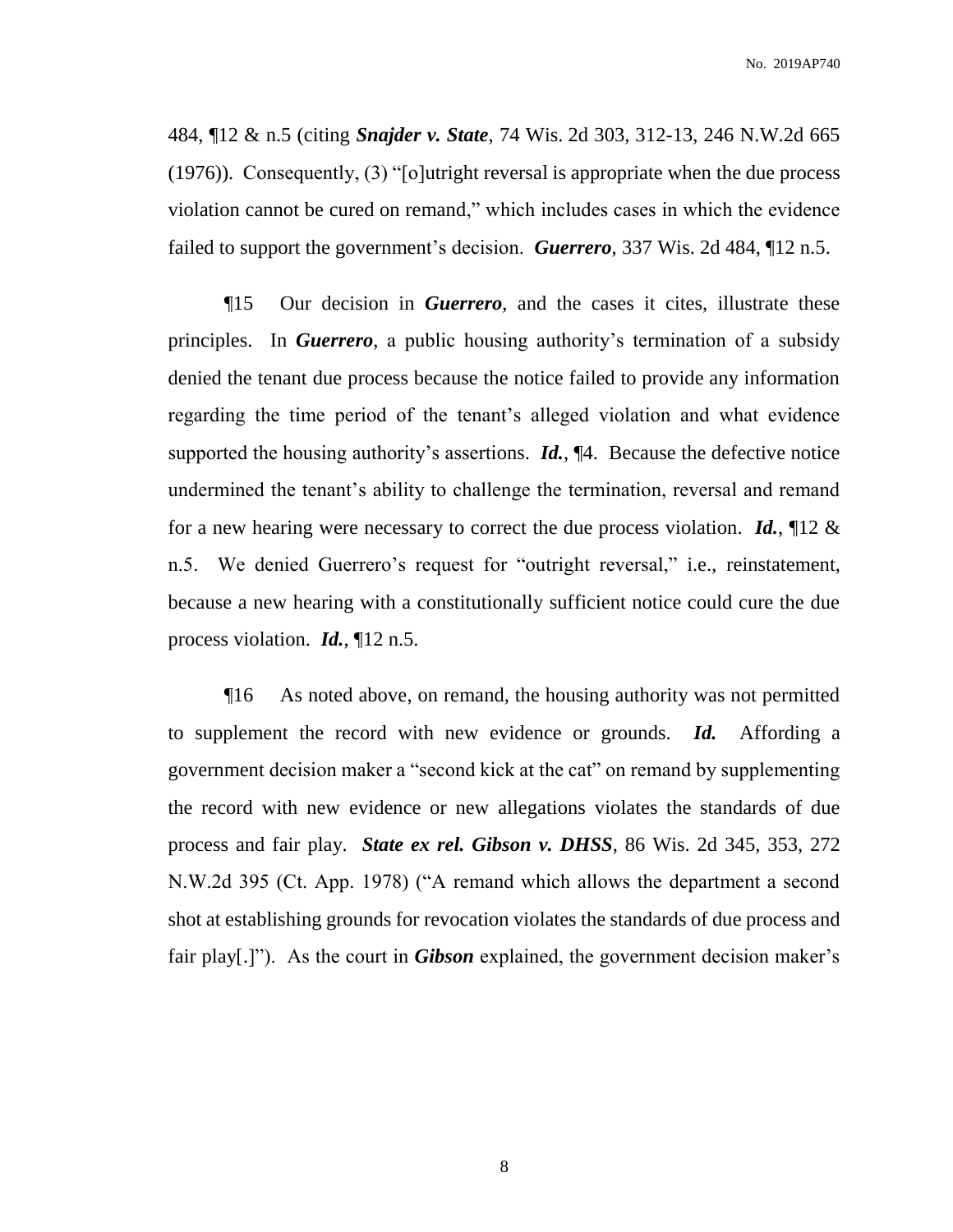grounds must be established at a single proceeding.<sup>5</sup> *Id.* To permit a second hearing would be "analogous to allowing a second trial to 'shore up' the record to support the judgment," which, "of course, would violate due process." *Snajder*, 74 Wis. 2d at 313.

¶17 In *Guerrero*, we looked to other cases, all of which exemplified these principles. *Guerrero*, 337 Wis. 2d 484, ¶12 n.5. In *[State ex rel. Meeks v. Gagnon](http://www.westlaw.com/Link/Document/FullText?findType=Y&serNum=1980103813&pubNum=595&originatingDoc=Ica147d45e44d11e0a06efc94fb34cdeb&refType=RP&originationContext=document&vr=3.0&rs=cblt1.0&transitionType=DocumentItem&contextData=(sc.Search))*, 95 Wis. [2d 115, 128-29, 289 N.W.2d 357 \(Ct.](http://www.westlaw.com/Link/Document/FullText?findType=Y&serNum=1980103813&pubNum=595&originatingDoc=Ica147d45e44d11e0a06efc94fb34cdeb&refType=RP&originationContext=document&vr=3.0&rs=cblt1.0&transitionType=DocumentItem&contextData=(sc.Search)) App. 1980), the court remanded because it was necessary to correct the due process violation. Permitting the petitioner challenging revocation to call denied witnesses or have an explanation by the prison disciplinary committee as to why it refuses to call them, would not involve a shoring up of the deficient findings by the government. In *[Gibson](http://www.westlaw.com/Link/Document/FullText?findType=Y&serNum=1978128965&pubNum=595&originatingDoc=Ica147d45e44d11e0a06efc94fb34cdeb&refType=RP&originationContext=document&vr=3.0&rs=cblt1.0&transitionType=DocumentItem&contextData=(sc.Search))*, we held a prior remand to permit Gibson to present the case against parole revocation was necessary to correct a due process violation, but we found that due process had been violated on remand because the department introduced new evidence and new allegations. *Gibson*, 86 Wis. 2d at 353-54.

¶18 Similarly, remand to determine if a single violation supported revocation, after two grounds were disallowed on certiorari appeal, was appropriate as additional evidence to support new grounds for revocation was precluded. *Snajder*, 74 Wis. 2d at 312, 314; *see also State ex rel. Momon v. Milwaukee Cty. Civil Serv. Comm'n*, 61 Wis. 2d 313, 321, 212 N.W.2d 158 (1973) (where one of three grounds for discharge of a civil service commission employee was deemed

<sup>&</sup>lt;sup>5</sup> The *Gibson* court noted that nothing precluded the department from abandoning the proceedings based on the specific violations or commencing new proceedings on different grounds. *State ex rel. Gibson v. DHSS*, 86 Wis. [2d 345, 354, 272 N.W.2d 395 \(Ct.](http://www.westlaw.com/Link/Document/FullText?findType=Y&serNum=1978128965&pubNum=595&originatingDoc=Ica147d45e44d11e0a06efc94fb34cdeb&refType=RP&originationContext=document&vr=3.0&rs=cblt1.0&transitionType=DocumentItem&contextData=(sc.Search)) App. 1978); *see also State ex rel. Thompson v. Riveland*, 109 Wis. 2d 580, 587, 326 N.W.2d 768 (1982). Obviously, because probation continues, unlike issuance or denial of a CUP application, new grounds and new proceedings may be appropriate.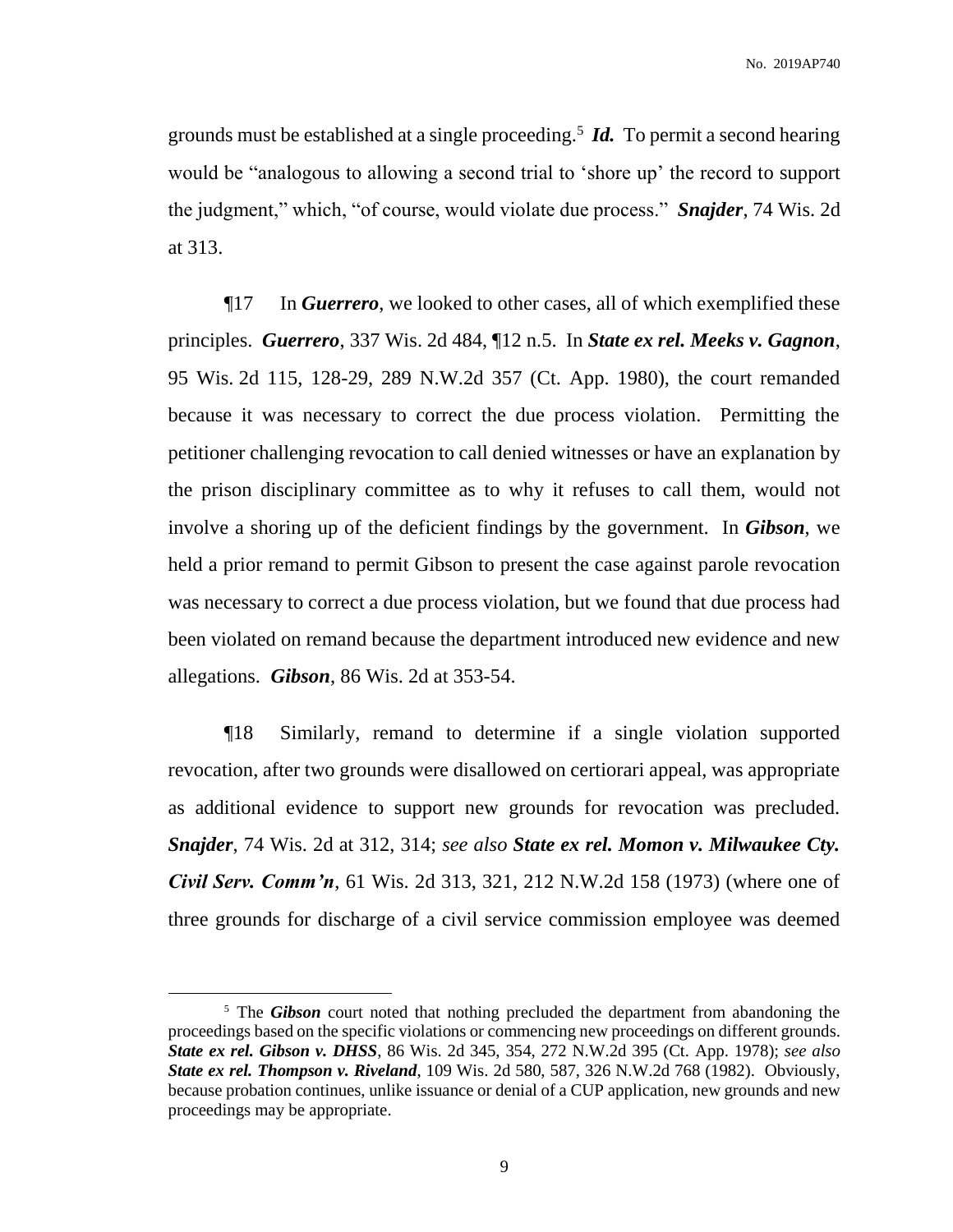No. 2019AP740

insufficiently supported, remand was appropriate to reconsider the penalty, which would not involve new evidence or new grounds for discharge).

¶19 Likewise, where an appellate court finds the deliberating body applied the wrong legal standard, reconsideration is in order because the application of the incorrect standard can be cured on remand. *Lamar Cent. Outdoor, Inc. v. Board of Zoning Appeals of Milwaukee*, 2005 WI 117, ¶¶23-24, 284 Wis. 2d 1, 700 N.W.2d 87.<sup>6</sup>

¶20 Here, the third principle is controlling: "Outright reversal is appropriate when the due process violation cannot be cured on remand." *Guerrero*, 337 Wis. 2d 484, ¶12 n.5. This includes reversals where the factual evidence failed to support the municipality's or administrative tribunal's decision. Because the decision maker cannot supplement the record with new evidence or new grounds, the defect cannot be cured. *Id.* (citing *[State ex rel. Thompson v. Riveland](http://www.westlaw.com/Link/Document/FullText?findType=Y&serNum=1982151773&pubNum=595&originatingDoc=Ica147d45e44d11e0a06efc94fb34cdeb&refType=RP&originationContext=document&vr=3.0&rs=cblt1.0&transitionType=DocumentItem&contextData=(sc.Search))*, 109 Wis. [2d 580, 587, 326 N.W.2d 768 \(1982\)](http://www.westlaw.com/Link/Document/FullText?findType=Y&serNum=1982151773&pubNum=595&originatingDoc=Ica147d45e44d11e0a06efc94fb34cdeb&refType=RP&originationContext=document&vr=3.0&rs=cblt1.0&transitionType=DocumentItem&contextData=(sc.Search)) (reversal when probation revocation was not supported by the evidence); *see also Snajder*, 74 Wis. 2d at 313-14 (improper to remand to supplement the evidence and allegations in support of revocation); *see also Oneida Seven Generations Corp. v. City of Green Bay*, No. 2013AP591,

<sup>&</sup>lt;sup>6</sup> The City suggests our rejection of HSC's preemption argument (see footnote 2) supports remand for the City to reconsider the application based on a change in the legal analysis. The City fails to explain how it applied the wrong legal standard in its 2013 denial, or to point to anything in *HSC I* suggesting that remand for this purpose was appropriate. *See Associated Bank, N.A. v. Brogli*, 2018 WI App 47, ¶26, 383 Wis. 2d 756, 917 N.W.2d 37 (we leave undeveloped arguments unaddressed).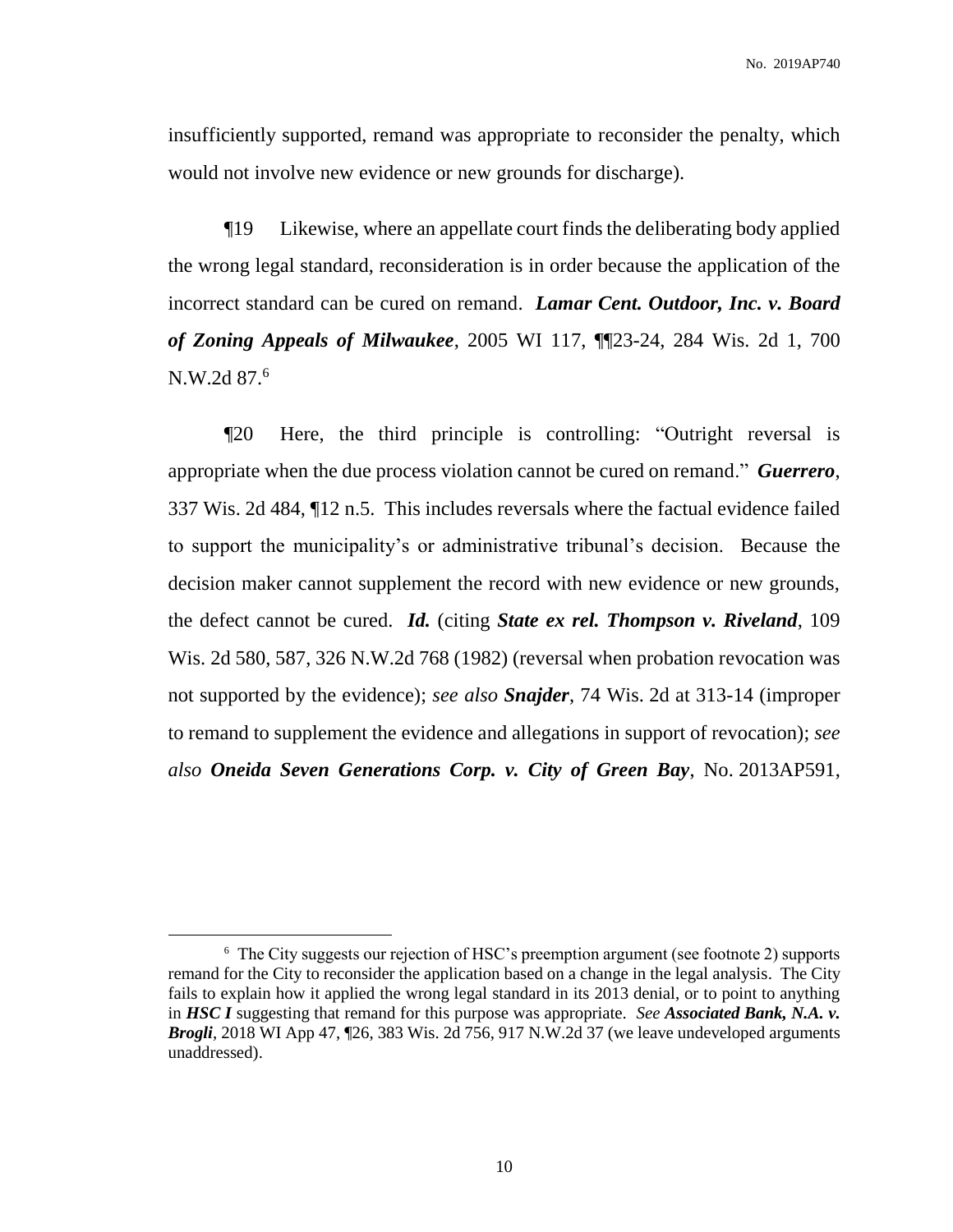unpublished slip op. ¶43 (WI App Mar. 25, 2014), *aff'd*, 2015 WI 50, 362 Wis. 2d 290, 865 N.W.2d 162 (reversal of arbitrary revocation left CUP in place).<sup>7</sup>

¶21 Here, the circuit court found the City's denial invalid because the City's denial was arbitrary, given that the record showed that HSC met and addressed the City's requirements and concerns. On appeal, we affirmed, finding the City failed to show a factual basis for its denial based on the only reason it set forth on appeal—safety.<sup>8</sup> By invalidating the arbitrary denial, when no hearing to supplement the record is permitted, the circuit court's order necessarily requires issuance: invalidation of the denial amounts to a reversal. The mandamus court correctly interpreted the prior rulings to reverse and require the City to issue the CUP based on the 2011 application, applicable statutes, ordinances and the court decisions.

¶22 As the circuit court aptly stated, the City had its opportunity to put forth its best evidence and its reasoning, which was found wanting. The law of certiorari does not afford the municipality a second kick at the cat under these circumstances.

¶23 Finally, a fourth principle: the City points to our statement in *Guerrero* that a certiorari court cannot order a municipality on remand to perform a certain act. *Guerrero*, 337 Wis. 2d 484, ¶9 (citing *Merkel v. Village of Germantown*, 218 Wis. 2d 572, 578, 581 N.W.2d 552 (Ct. App. 1998)). We agree, in that we held the circuit court could not order the housing authority to provide Guerrero past housing subsidies, i.e., damages, because that did not comply with the

<sup>&</sup>lt;sup>7</sup> Unpublished opinions issued on or after July 1, 2009, may be cited for persuasive value. *See* WIS. STAT. RULE 809.23(3).

<sup>&</sup>lt;sup>8</sup> The City acknowledges that "the evidence supporting [safety issues] was not articulated in the briefs filed in the HSC I litigation."